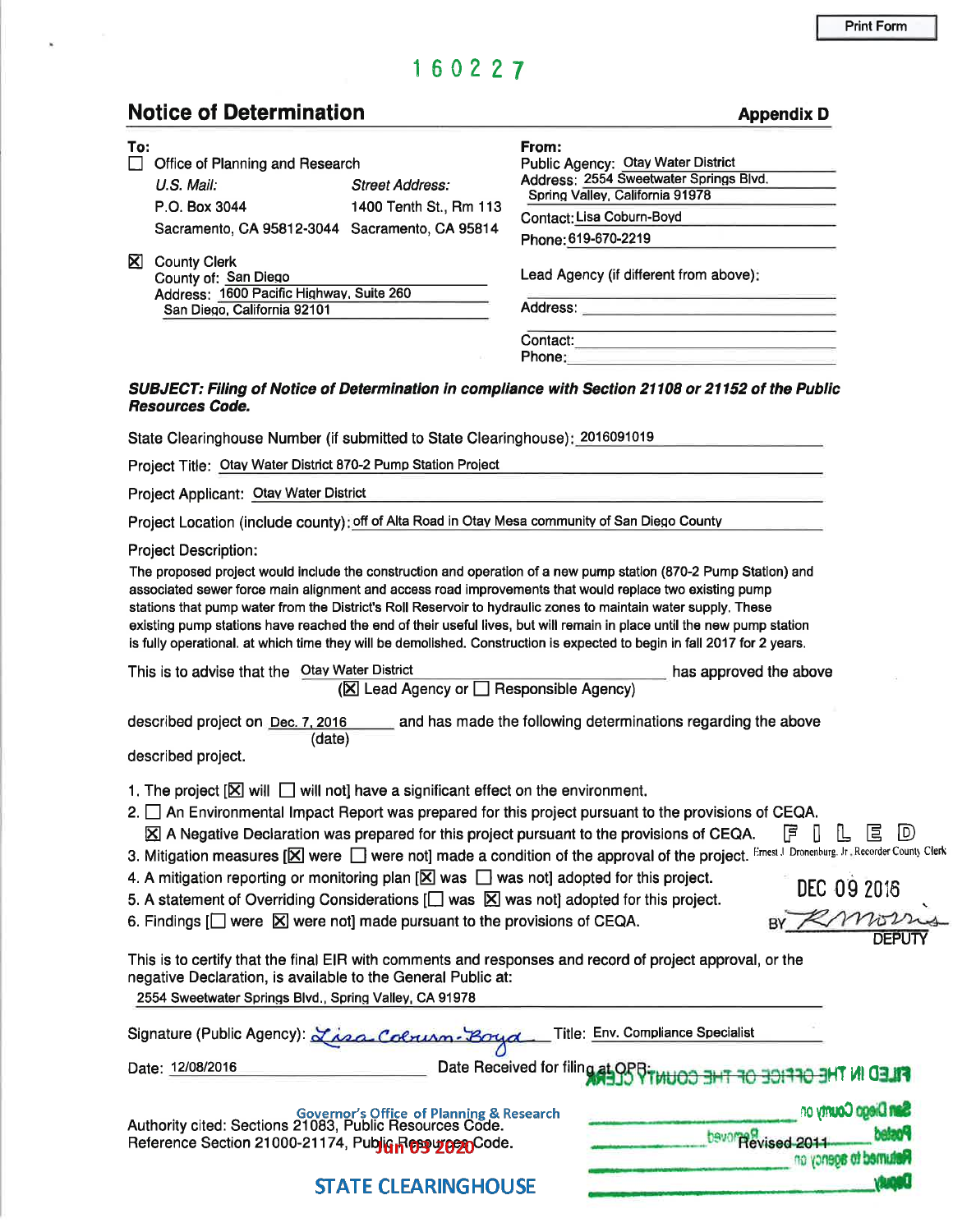| State of California-Natural Resources Agency<br>CALIFORNIA<br>CALIFORNIA DEPARTMENT OF FISHAND WILDLIFE<br><b>2016 ENVIRONMENTAL FILING FEE CASH RECEIPT</b> |                                       |                 |    |                                        |
|--------------------------------------------------------------------------------------------------------------------------------------------------------------|---------------------------------------|-----------------|----|----------------------------------------|
|                                                                                                                                                              |                                       | <b>RECEIPT#</b> |    |                                        |
|                                                                                                                                                              |                                       | SD2016 1222     |    |                                        |
|                                                                                                                                                              |                                       | 2016091019      |    | STATE CLEARING HOUSE # (If applicable) |
| SEE INSTRUCTIONS ON REVERSE. TYPE OR PRINT CLEARLY                                                                                                           |                                       |                 |    |                                        |
| <b>LEADAGENCY</b>                                                                                                                                            |                                       |                 |    | <b>DATE</b>                            |
| <b>OTAY WATER DISTRICT</b>                                                                                                                                   |                                       |                 |    | 12/09/2016                             |
| COUNTY/STATE AGENCY OF FILING                                                                                                                                |                                       |                 |    | <b>DOCUMENT NUMBER</b>                 |
| San Diego                                                                                                                                                    |                                       |                 |    | *20160227*                             |
| PROJECT TITLE OTAY WATER DISTRICT 870-2 PUMP STATION PROJECT                                                                                                 |                                       |                 |    |                                        |
| PROJECTAPPLICANT NAME                                                                                                                                        |                                       |                 |    | PHONE NUMBER                           |
| OTAY WATER DISTRICT                                                                                                                                          |                                       |                 |    | 619-670-2219                           |
| PROJECT APPLICANT ADDRESS                                                                                                                                    | <b>ICITY</b>                          | <b>STATE</b>    |    | <b>ZIP CODE</b>                        |
| 2554 SWEETWATER SPRINGS BLVD                                                                                                                                 | <b>SPRING VALLEY</b>                  | CA              |    | 91978                                  |
| PROJECT APPLICANT (Check appropriate box):                                                                                                                   |                                       |                 |    |                                        |
| Local Public Agency<br><b>School District</b>                                                                                                                | $ \mathsf{X} $ Other Special District | State Agency    |    | <b>Private Entity</b>                  |
| <b>CHECK APPLICABLE FEES:</b><br>$\Box$ Environmental Impact Report (EIR)                                                                                    | 160227                                | \$3,070.00      |    |                                        |
| Mitigated/Negative Declaration (MND)(ND)                                                                                                                     |                                       | \$2,210.25      | \$ | \$2,210.25                             |
| Application Fee Water Diversion (State Water Resources Control Board only)                                                                                   |                                       | \$850.00        |    | and the state of the state of          |
| Projects Subject to Certified Regulatory Programs (CRP)<br>\$1,043.75                                                                                        |                                       |                 |    |                                        |
| ☑ County Administrative Fee                                                                                                                                  |                                       | \$50.00         |    | \$50.00                                |
| $\Box$ Project that is exempt from fees                                                                                                                      |                                       |                 |    |                                        |
| Notice of Exemption (attach)                                                                                                                                 |                                       |                 |    |                                        |
| □ CDFW No Effect Determination (attach)                                                                                                                      |                                       |                 |    |                                        |
| $\Box$ Other                                                                                                                                                 |                                       |                 | \$ |                                        |
| <b>PAYMENT METHOD:</b>                                                                                                                                       |                                       |                 |    |                                        |
| Other 2047216<br>$\Box$ Cash<br>$\triangledown$ Check<br>$\Box$ Credit                                                                                       | <b>TOTAL RECEIVED</b>                 |                 | \$ | \$2,260.25                             |
| <b>SIGNATURE</b>                                                                                                                                             | PRINTED NAME AND TITLE                |                 |    |                                        |
| mon                                                                                                                                                          | <b>RENAE MORRIS</b>                   |                 |    | Deputy                                 |





ORIGINAL - PROJECT APPLICANT

COPY - CDFW/ASB

COPY - LEAD AGENCY

COPY - COUNTY CLERK

DFG 753.5a (Rev. 11/14)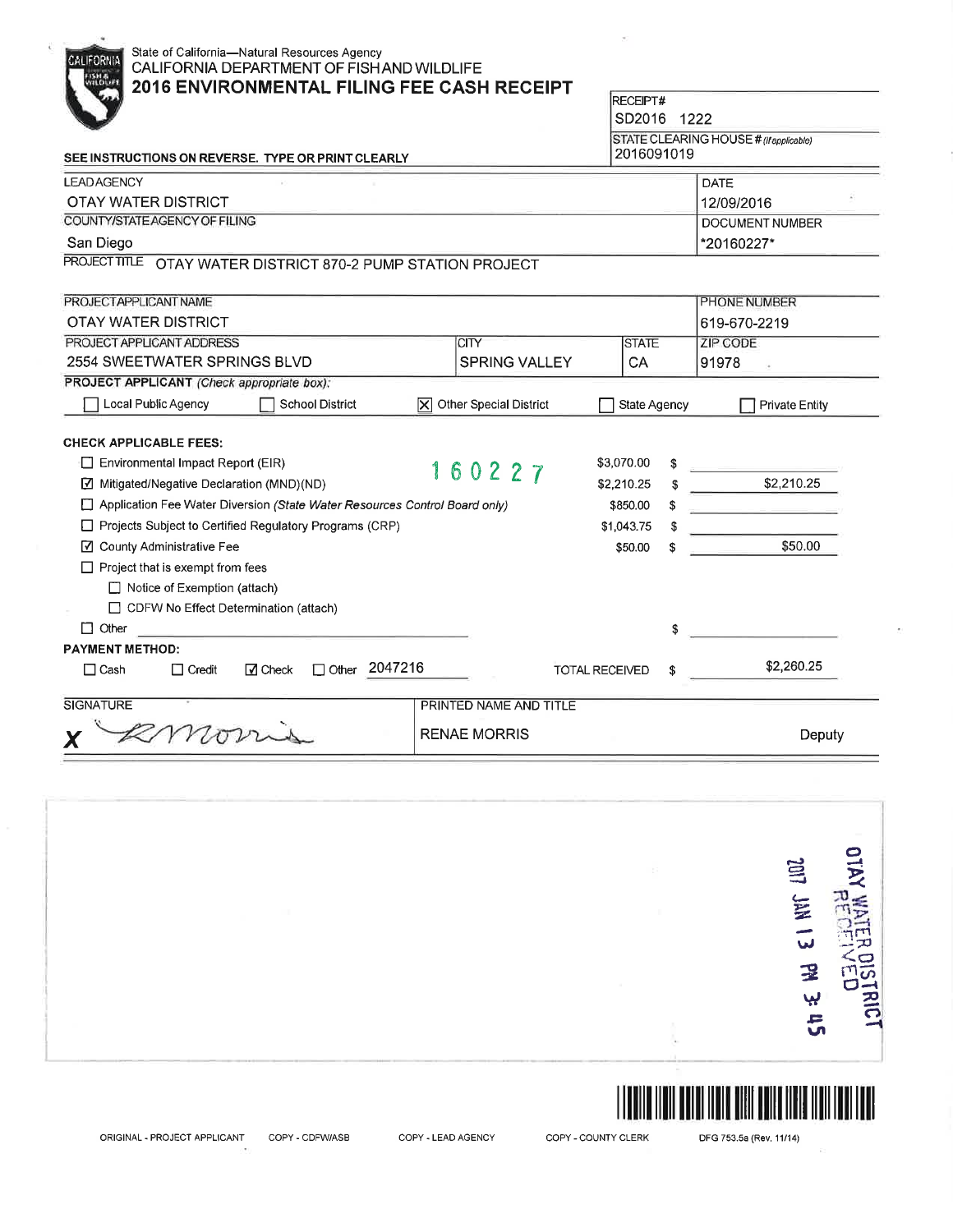### **Environmental Concurrence for CEQA Non-Exempt Projects Water Supply Permits State Water Resources Control Board** Division of Drinking Water

| <b>Water System Number:</b> | 3710034             | Lead Agency:                  | Otay Water   |
|-----------------------------|---------------------|-------------------------------|--------------|
|                             |                     |                               | District     |
| <b>Water System Name:</b>   | Otay Water District | Date NOD Filed:               | Dec. 9, 2016 |
| County:                     | San Diego           | <b>State Clearinghouse #:</b> | 2016091019   |

Project Title: Otay Water District 870-2 Pump Station Project

Project Location (Address, City): 444 Alta Rd., San Diego, CA 92154

Purpose of the Project: Construction and operation of a potable water pump station and chloramine disinfection system Project Description: The project includes the construction and operation of a new potable water pump station (870-2 Pump Station) to replace the District's existing Low Head Pump Station and High Head Pump Station. The pump station will pump water from the District's 571-1 Reservoir to maintain water supply. The project also includes a chloramine disinfection system, a sewer force main alignment and access road improvements.

Type of CEQA Document: IS/ND  $\Box$  IS/MND  $\boxtimes$  EIR  $\Box$  OTHER  $\Box$ 

List of Permits Required: Army Corps of Engineers Section 404 (NWP 12), RWQCB Section 401 Water Quality Certification, **CDFW Streambed Alteration Agreement** 

Date CEQA document approved by lead agency (if applicable): Dec. 7, 2016

There will be a potential significant adverse impact to water quality: No  $\Box$  Yes  $\boxtimes$ 

If Yes, list the impacts: Permanent impact to 0.027 acres (349 linear feet) of wetland & stream channel waters of the State & U.S.

Water Quality or Operational Mitigation Requirements (if applicable): Re-establishment and enhancement of 0.093 acres of waters of the United States and/or State. All waters of the United States and/or State receiving temporary discharges of fill material will be restored upon removal of the fill.

## **Water System Findings:**

- Otay Water District is the CEQA Lead Agency for the Project.  $1.$
- The Lead Agency has complied with CEQA: Yes  $\boxtimes$  No  $\Box$  $2.$
- The Lead Agency filed a NOD with the State Clearinghouse or County Clerk: Yes  $\boxtimes$  No  $\Box$ 3.
- A Mitigation Monitoring and Reporting Program (MMRP) was prepared for the Project: Yes  $\boxtimes$  No  $\square$ 4.
- A Statement of Overriding Considerations was prepared for the project by the Lead Agency: Yes  $\Box$  No  $\boxtimes$ 5.

I certify to the best of my knowledge the information in this form is correct and it [will not] result in any significant effect on the environment:

#### **Water System Representative:**

| Print:           | Signature:      | 'Date:        |  |
|------------------|-----------------|---------------|--|
| Liga Coburn-Boyd | Lisa Colum-Boyd | Feb. 20, 2020 |  |

The State Water Board concurs with the water system's CEQA determination above:

State Water Board staff reviewed and considered the environmental documents listed above and  $1.$ determined that the Project will not result in any potential significant adverse water quality impacts.